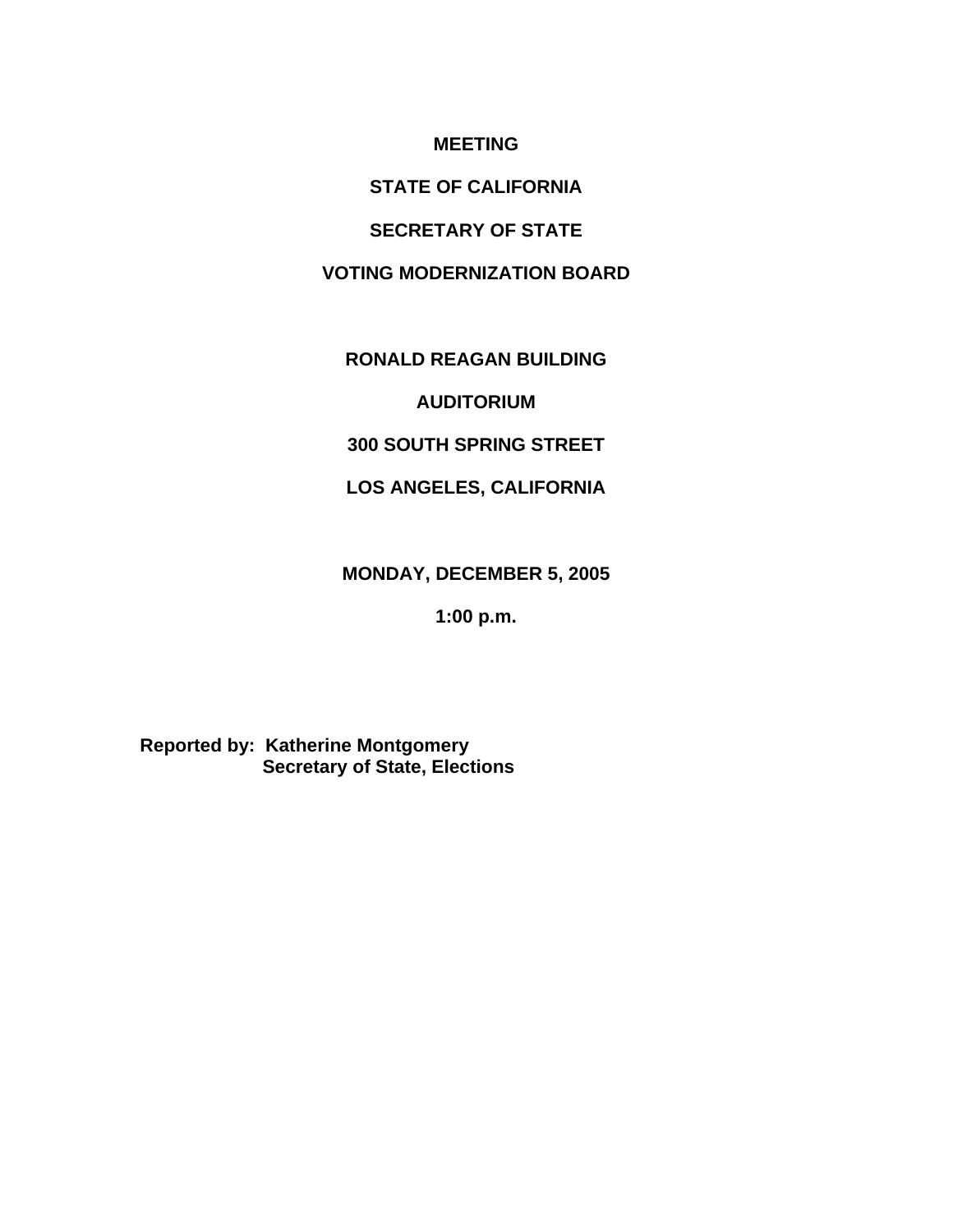#### Appearances

Panel Members

John Perez, Chairperson Stephen Kaufman Michael Bustamante Carl Guardino (by Telephone)

**Staff** 

Jana Lean Michael Kanotz Katherine Montgomery

### **Proceedings**

CHAIRPERSON PEREZ: Good afternoon, I would like to call to order the December 5<sup>th</sup> meeting of the Voting Modernization Board. Would you please call the role?

MS. MONTGOMERY: John Perez?

CHAIRPERSON PEREZ: Here.

MS. MONTGOMERY: Board Member Kaufman?

BOARD MEMBER KAUFMAN: Here.

MS. MONTGOMERY: Board Member Bustamante?

BOARD MEMBER BUSTAMANTE: Here.

MS. MONTGOMERY: Tal Finney?

MS. MONTGOMERY: Board Member Guardino?

CHAIRPERSON PEREZ: Has Carl called in yet?

MS. LEAN: No. Not yet. He is supposed to dial into this number here.

CHAIRPERSON PEREZ: So if he calls, I'll just answer.

MS. LEAN: That would be perfect Sir. If he calls.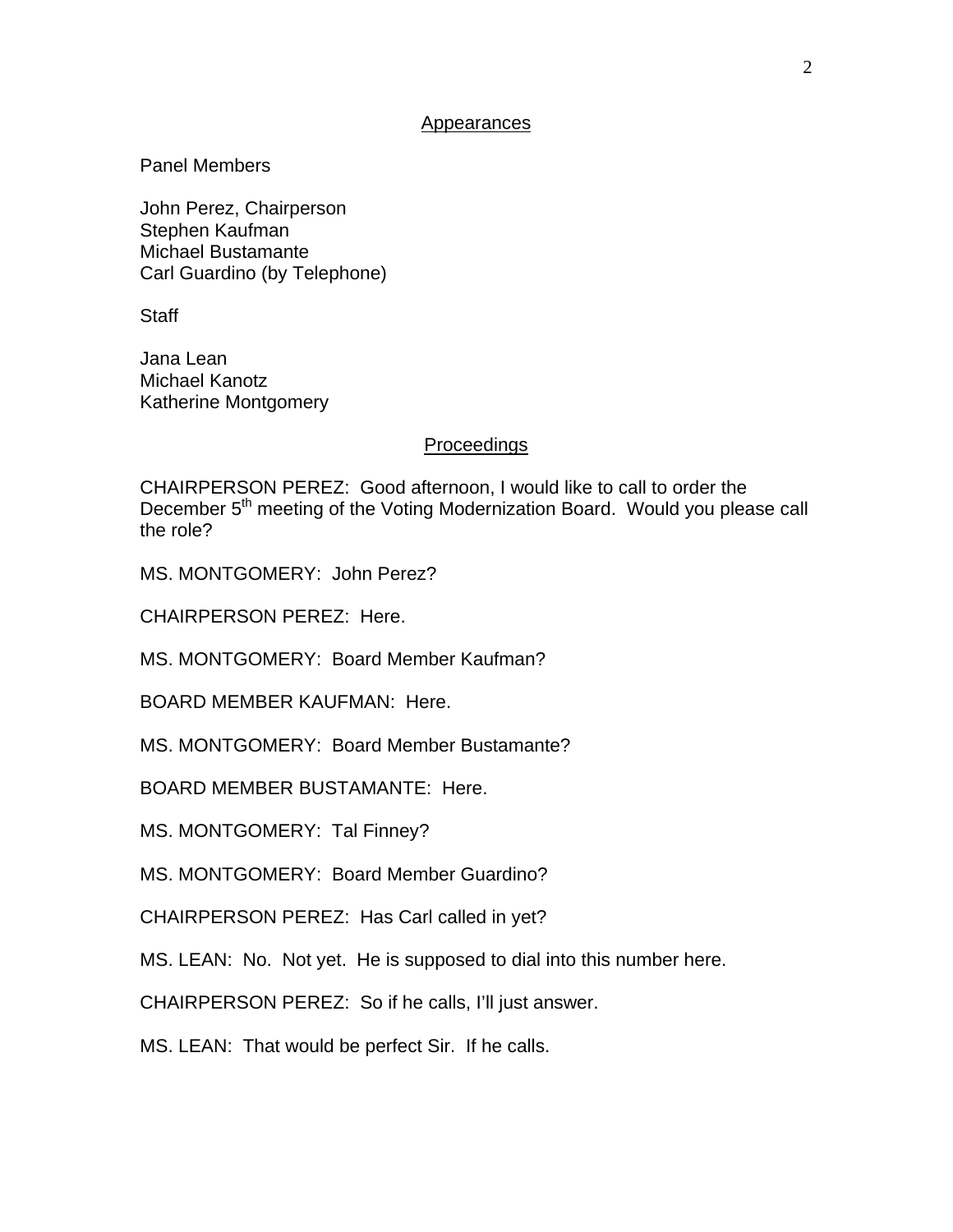CHAIRPERSON PEREZ: Well first, we obviously have a quorum. What was the determination on Mr. Finney?

MS. LEAN: He was AWOL last week. I did try to contact him, but I never heard a response back.

CHAIRPERSON PEREZ: Okay, The next item on the agenda is Item III, has anyone submitted a public comment?

MS. LEAN: No sir.

CHAIRPERSON PEREZ: Okay, item number IV on the Agenda is the adoption of the November  $16<sup>th</sup>$  actions and meeting minutes.

MS. LEAN: I know that we got those late from our court reporter, we got them on Friday. So, if you'd like we can move the actual adoption of the minutes to the next meeting, so you'll have enough time to review them.

CHAIRPERSON PEREZ: Sure. Can I get someone to second that?

BOARD MEMBER KAUFMAN: I'll second it.

CHAIRPERSON PEREZ: All in favor?

BOARD MEMBER KAUFMAN: Aye.

BOARD MEMBER BUSTAMANTE: Aye.

CHAIRPERSON PEREZ: All opposed?

CHAIRPERSON PEREZ: None. Very good. Next item, item V -Project Documentation Package Review and Funding Award. I guess we only have one county today and that's Ventura.

MS. LEAN: That's correct.

CHAIRPERSON PEREZ: So, what do we know about Ventura?

MS. LEAN: Ventura County, the staff is recommending the funding award at \$4,576,270.14 their full allocation. Ventura County is purchasing the Optech Insight Precinct Ballot Counters- 400 Units, the AVC Edge DRE- 375 Units and 400 Units of the VeriVote DRE Printers.

Ventura County anticipates receiving their equipment between mid-December 2005 through March 2006. The county plans to begin using this equipment in the June 6, 2006 Primary. Just so you're noted, the AVC Edge DRE units being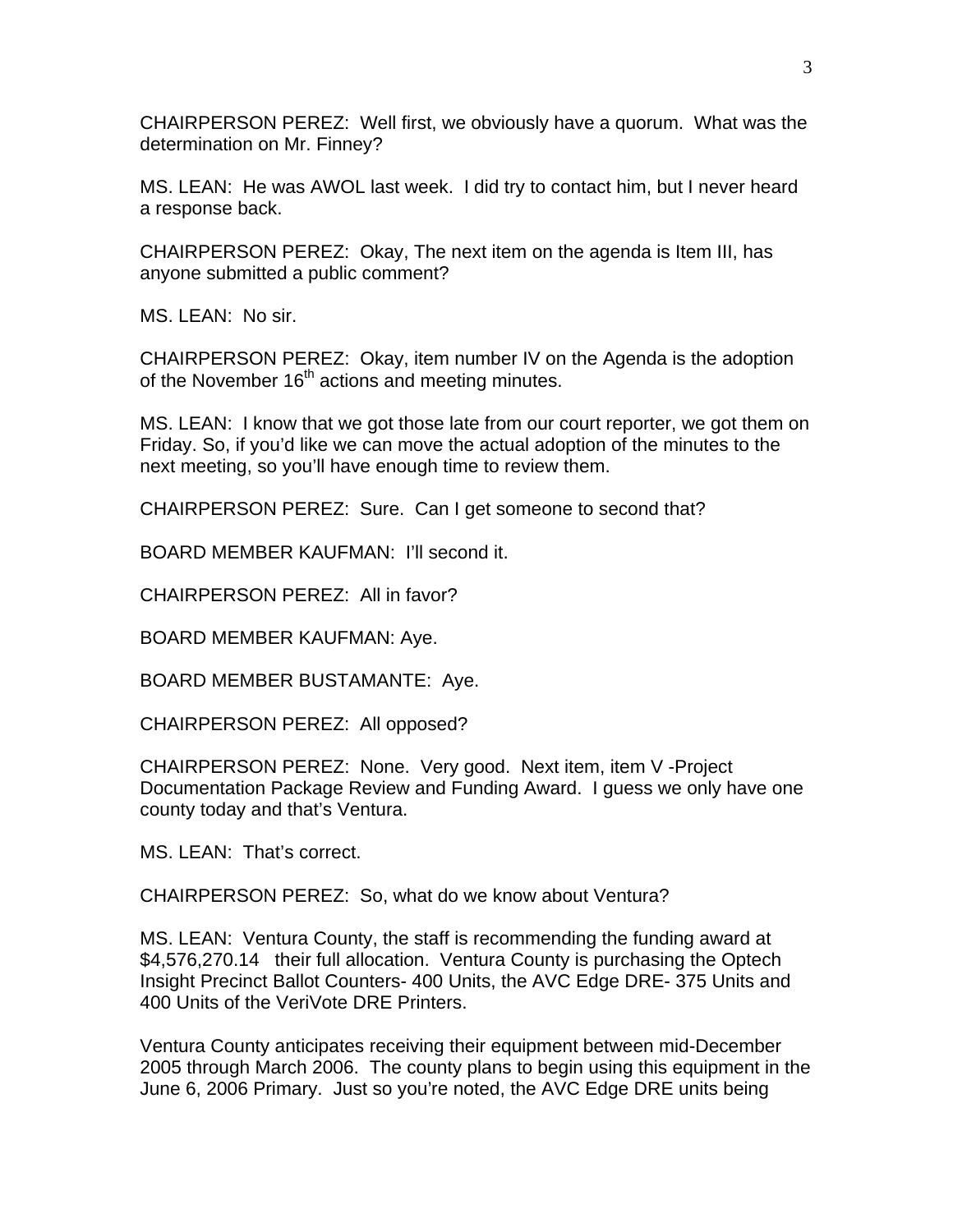purchased by Ventura County includes a VeriVote printer, which is a VVPAT (Voter Verified Paper Audit Trail).

Ventura County's Project Documentation Package meets all the requirements for completeness under Proposition 41.

The Sequoia AVC Edge DRE units, the VeriVote printers, the Optech Insight units, and the Optech 400-C units are certified for use in California.

But as you are aware the software used to run the AVC Edge units currently has a condition on the certification for its use, as the software cannot be used in a primary election within California. This condition is expected to be resolved shortly; however, no application has been received by the Secretary of State's Office at this time.

Ventura County will be converting from a Datavote punch card voting system. Ventura County believes that the deployment of the one DRE unit and one optical scan unit in all polling places will bring the county into full compliance with the requirements of the Help America Vote Act (HAVA). The DRE units will provide access to those voters with disabilities and will also satisfy the secondchance voting requirements by not allowing over votes and identifying under votes to each voter.

Ventura County plans to hold a mock election in March of 2006 to test the new system and verify that the system is integrated properly with the candidate filing system and the ballot tabulation of the optical scan ballots and DRE units. The county pans to conduct an extensive public relations program to educate the voters on the new system. The county plans to solicit feedback from staff, poll workers, and voters after the mock election and will adjust their procedures accordingly for the June 2006 Primary.

Ventura County will only receive VMB payments once they have submitted invoices for their voting equipments.

Please note that the staff-proposed funding award is based upon allowable reimbursement under Proposition 41 for voting equipment and hardware and software only. The installation and training and extended warranty costs listed in the Ventura County plan would not be covered as a reimbursable claim under Proposition 41.

It is the staff recommendation that Ventura County's Project Documentation Plan be approved and a funding award letter be issued in the amount of \$4,576,270.14. Any questions?

BOARD MEMBER KAUFMAN: Is Ventura County here?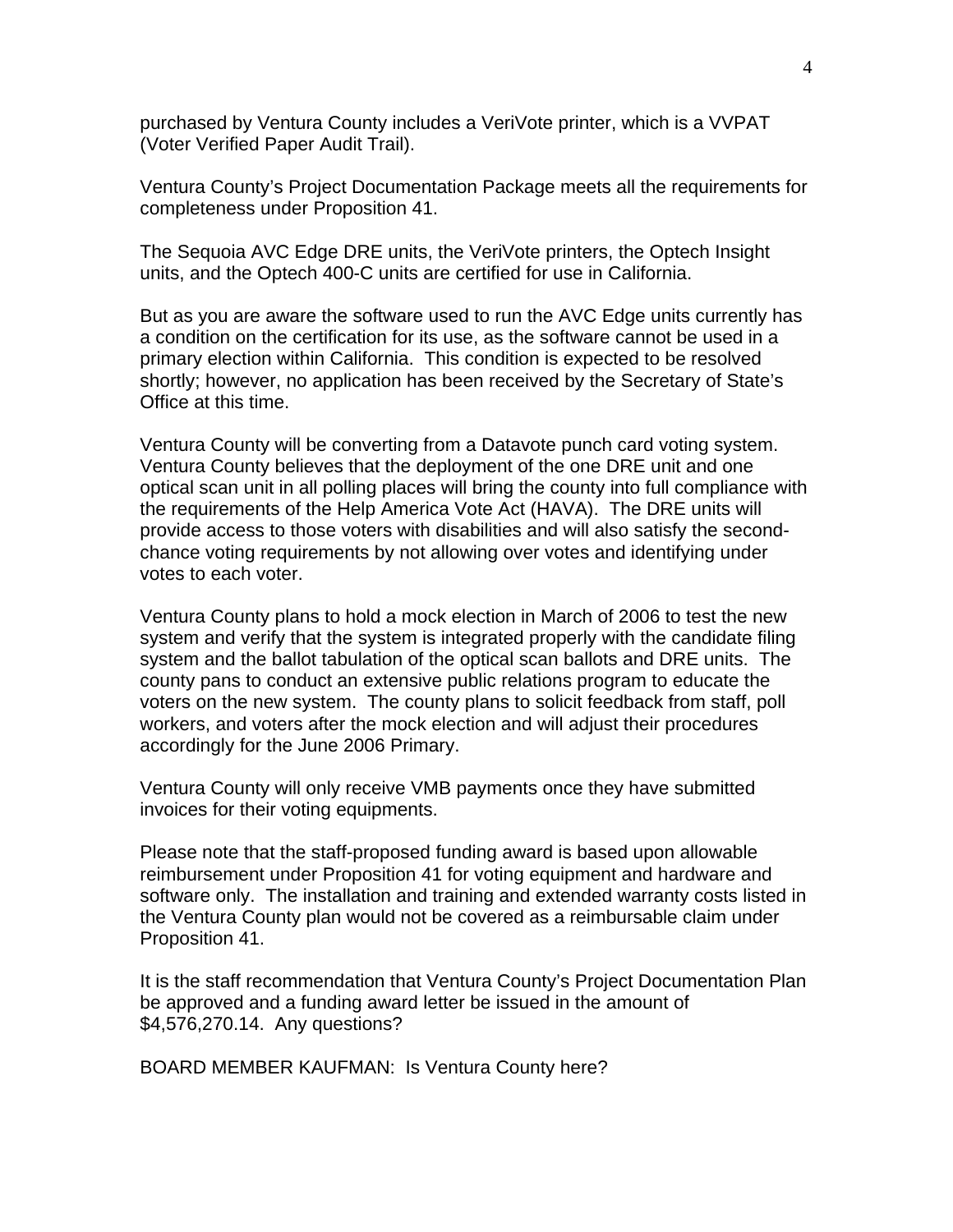MS. LEAN: Yes, Gene Browning from Ventura County Elections is here.

CHAIRPERSON PEREZ: Gene, do you have anything that you'd like to add to the staff report?

GENE BROWNING: Uh, it pretty much says it all.

CHAIRPERSON PEREZ: So, let me just make sure I get this right. You're going to have one DRE per precinct and then everyone else is going to vote on the optical scan system?

GENE BROWNING: Correct. One per polling place.

CHAIRPERSON PEREZ: You have what? 375 polling locations or precincts?

GENE BROWNING: Depending on consolidation we have around 308 as in this last election in November up to possibly 330, typically.

CHAIRPERSON PEREZ: And this is purely out of curiosity, what can you share with us about your decision to go with the one DRE per polling place as opposed to maybe to one with ballot marking system that might be more suitable to your optical scan system?

GENE BROWNING: Primarily, that would have to do with the logistics of the software, the ballot tabulation process and building the election… readily transferable if you use the same vendor to supply products so that you can do the ballot layout portion for both the paper ballot and the touch screen voting system. The integration aspect is basically, fairly transparent.

BOARD MEMBER KAUFMAN: I have one quick question. I was just curious about the Mock Election that you're planning on staging. I was just interested in some details on that.

GENE BROWNING: That mock election will entail basically verifying the data that will be transported out of the election information management system is readily integratable into the ballot layout and ballot tabulation system and then having them select a couple of precincts to have them act as an election day precinct, to see if everywhere from staging the equipment, moving it on to trucks, having it picked up, delivered, set up and used by a couple of selected election officers and then the return. Basically a dry run, if you will.

BOARD MEMBER KAUFMAN: How many members of the public are you going to have participate? Voters?

GENE BROWNING: Probably like two or three. In terms of the public, whoever may be available- maybe even county employees.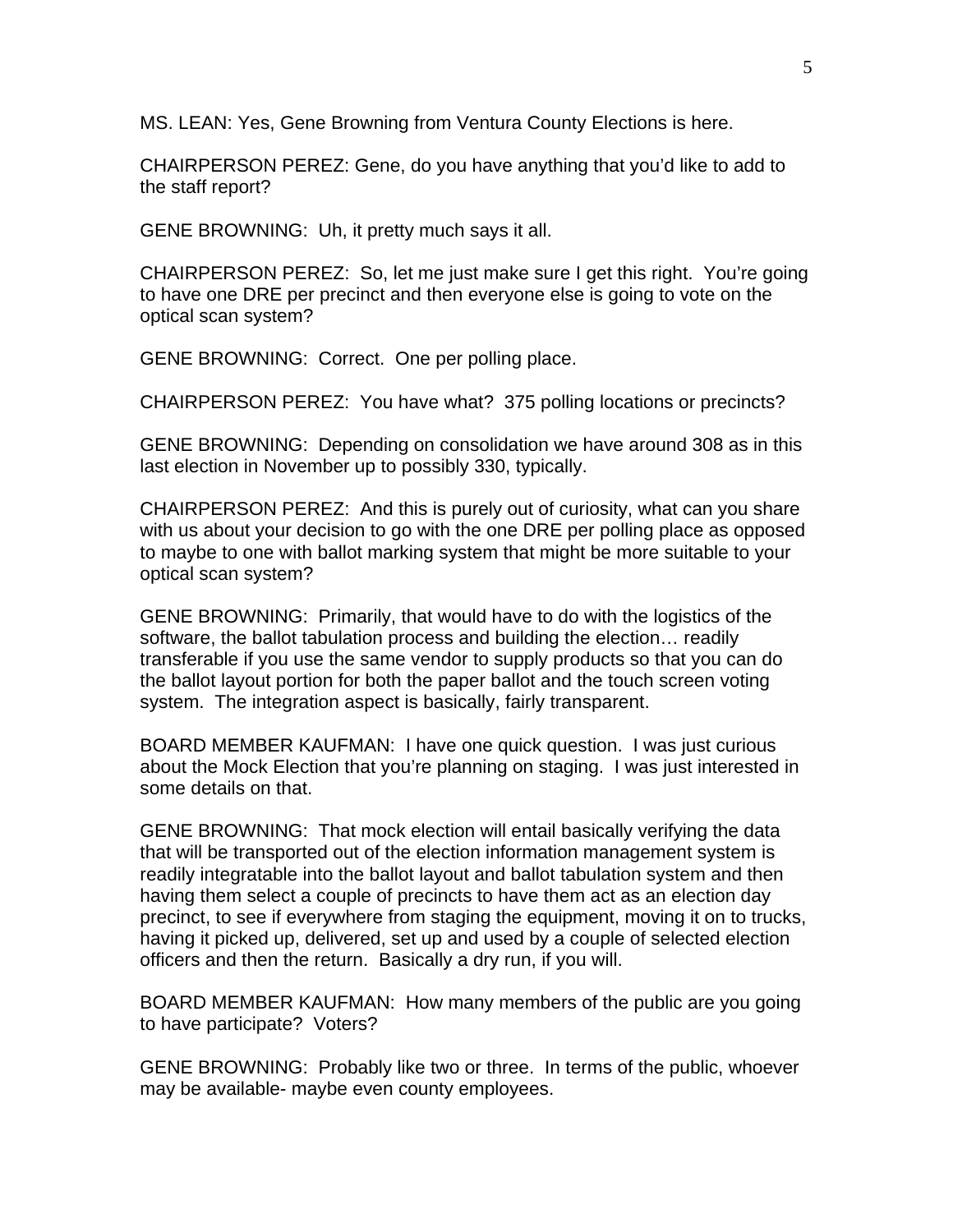CHAIRPERSON PEREZ: If I could, let's just take a quick pause- Board Member Guardino has joined us. Carl where we are now is item V (A); we have put off the approval of the meeting minutes and action items from the last meeting until the next meeting due to the delay in receiving the meeting minutes. We have received the staff recommendation for Ventura County and we're engaging in a question and answer period with Ventura County's Assistant Registrar.

BOARD MEMBER GUARDINO: Thank you Mr. Chairman.

CHAIRPERSON PEREZ: Was there anything else for Ventura County?

BOARD MEMBER KAUFMAN: No, that was it, thank you.

CHAIRPERSON PEREZ: Mr. Bustamante?

BOARD MEMBER BUSTAMANTE: No.

CHAIRPERSON PEREZ: Mr. Guardino anything based on your review of the written materials on Ventura County?

BOARD MEMBER GUARDINO: No Mr. Chairman.

CHAIRPERSON PEREZ: Is there a motion?

BOARD MEMBER KAUFMAN: I'll ah move to accept the staff recommendation to award Ventura County an award letter in the amount of \$4,576,270.14.

BOARD MEMBER BUSTAMANTE: I'll second that.

CHAIRPERSON PEREZ: It has been moved and seconded, so pending no further questions, all in favor please say "aye."

BOARD MEMBER KAUFMAN: Aye.

BOARD MEMBER BUSTAMANTE: Aye.

BOARD MEMBER GUARDINO: Aye.

MS. MONTGOMERY: John Perez?

CHAIRPERSON PEREZ: Aye.

MS. MONTGOMERY: Board Member Kaufman?

BOARD MEMBER KAUFMAN: Aye.